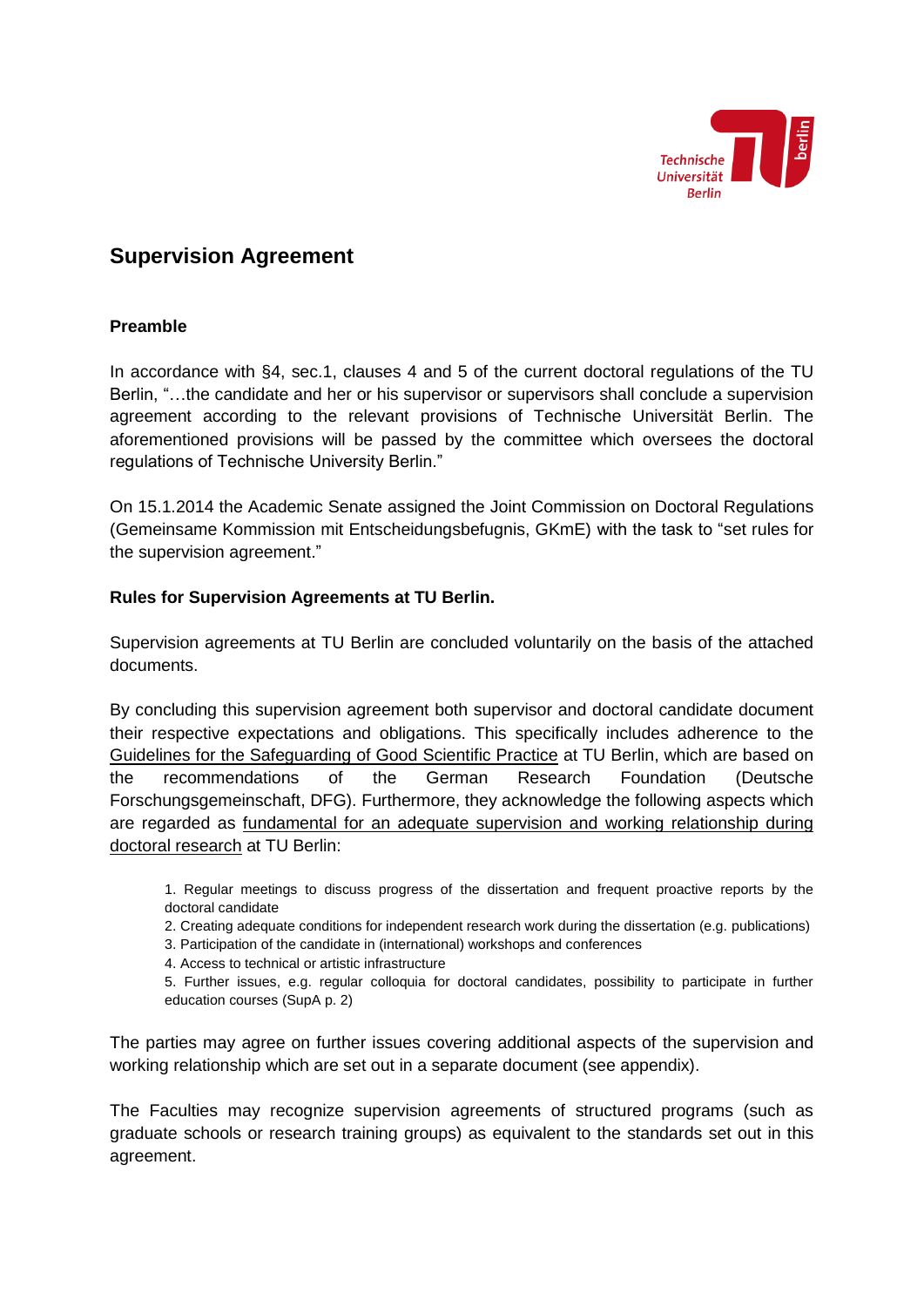

# **Supervision Agreement**

between

Name candidate

and

Name main supervisor

Name further supervisor/s (if applicable)

Name doctoral program (if applicable)

Start date of dissertation (own estimate)

Dissertation subject (working title)

The doctoral degree documents the ability to pursue independent academic work, thus contributing to research and development. The TU Berlin enables and supports the doctoral candidates in the acquisition of skills and competences. The supervision agreement between the supervisor and the doctoral candidate documents general outlines of the supervision arrangement. Both sides can agree to amend and adapt the provisions set out above during the dissertation process.

Both sides agree to pursue these tasks meticulously and consistently. In particular, they know and follow the rules of good scientific practice set out by the German Research Foundation (Deutsche Forschungsgemeinschaft, DFG) and related guidelines of TU Berlin (Web ID 4511). Both sides explicitly respect intellectual property rights relating to text and results and name the sources of material used (see recommendation 12 of the DFG). This supervision agreement applies regardless of the financial support of the doctoral candidate. If doctoral candidates are employed and paid out of the budget of TU Berlin adequate time for their own (doctoral) research has to be ensured according to §110, Section 4 of the Berlin State Law for Higher Education (Berliner Hochschulgesetz, BerlHG). If employees are paid through third-party funding "adequate time for the own research according to the conditions of the contract" shall be provided.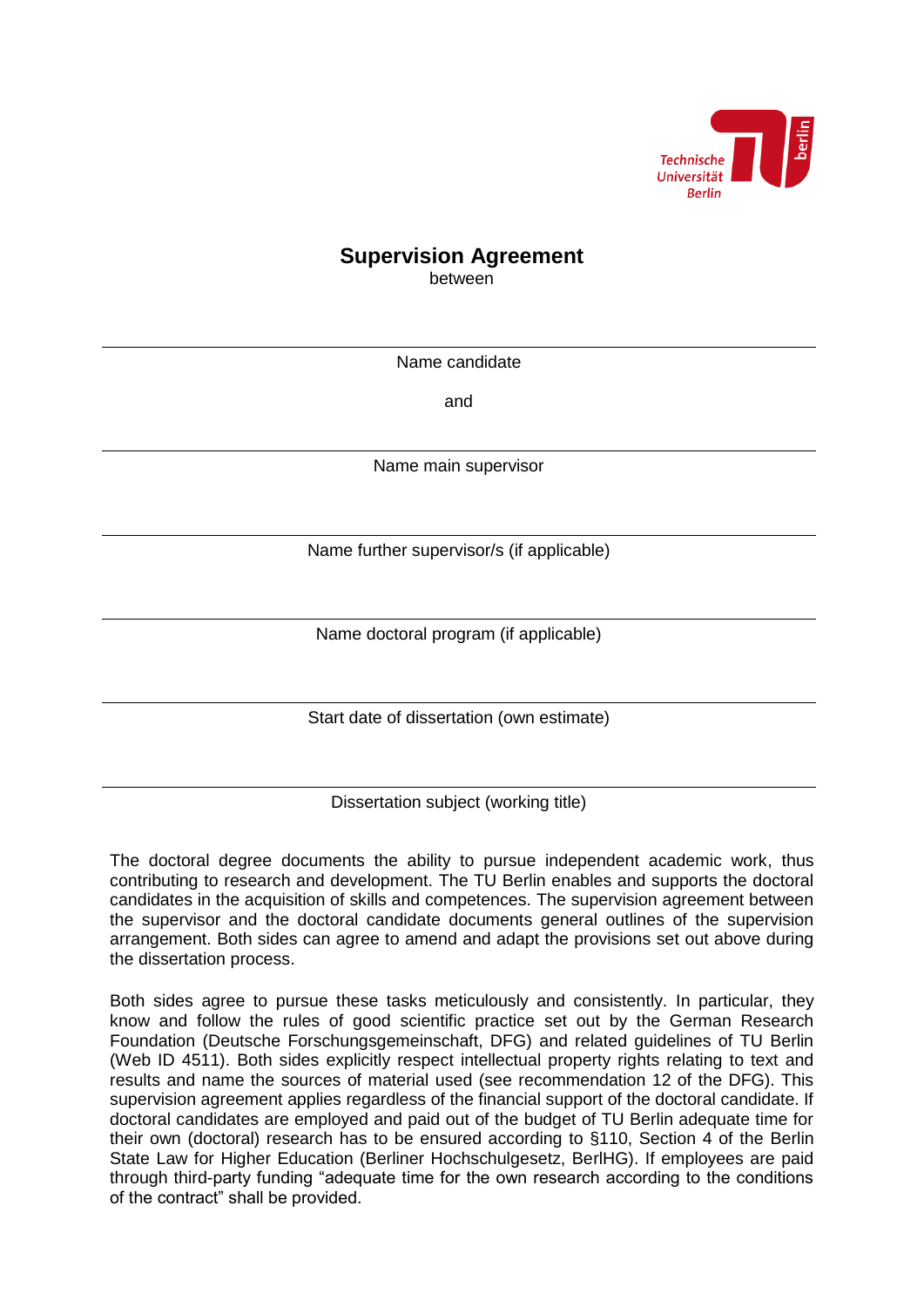Supervisors can delegate the day-to-day supervision to an adequately qualified member of staff (holding a doctoral degree). This explicitly does not release them from the overall responsibility as a supervisor. If the doctoral research is mainly or completely conducted outside TU Berlin the supervisor is obliged to ascertain that the conditions for the doctoral candidate are adequate.

In case of conflicts both sides can appeal to the ombudsperson for doctoral candidates at the respective faculty.

Elements of a **thorough and active** supervision arrangement are:

- 1. Regular meetings to discuss progress of the dissertation and frequent proactive reports by the doctoral candidate
- 2. Creating adequate conditions for independent research work during the dissertation (e.g. publications)
- 3. Participation of the candidate in (international) workshops and conferences
- 4. Access to technical or artistic infrastructure
- 5. Further issues, e.g. regular colloquia for doctoral candidates; possibility to participate in further education courses

#### re 1. Regular meetings

a) Frequency of progress reviews of the dissertation, at least every

|  | three months $\Box$ | • six months $\Box$ |  | more frequently: |
|--|---------------------|---------------------|--|------------------|
|--|---------------------|---------------------|--|------------------|

give details

## b) Obligations of the doctoral candidate

 $\bullet$  Submission of progress reports  $\Box$  Further obligations:

give details

## c) Obligations of the supervisor:

| give details |  |
|--------------|--|
|              |  |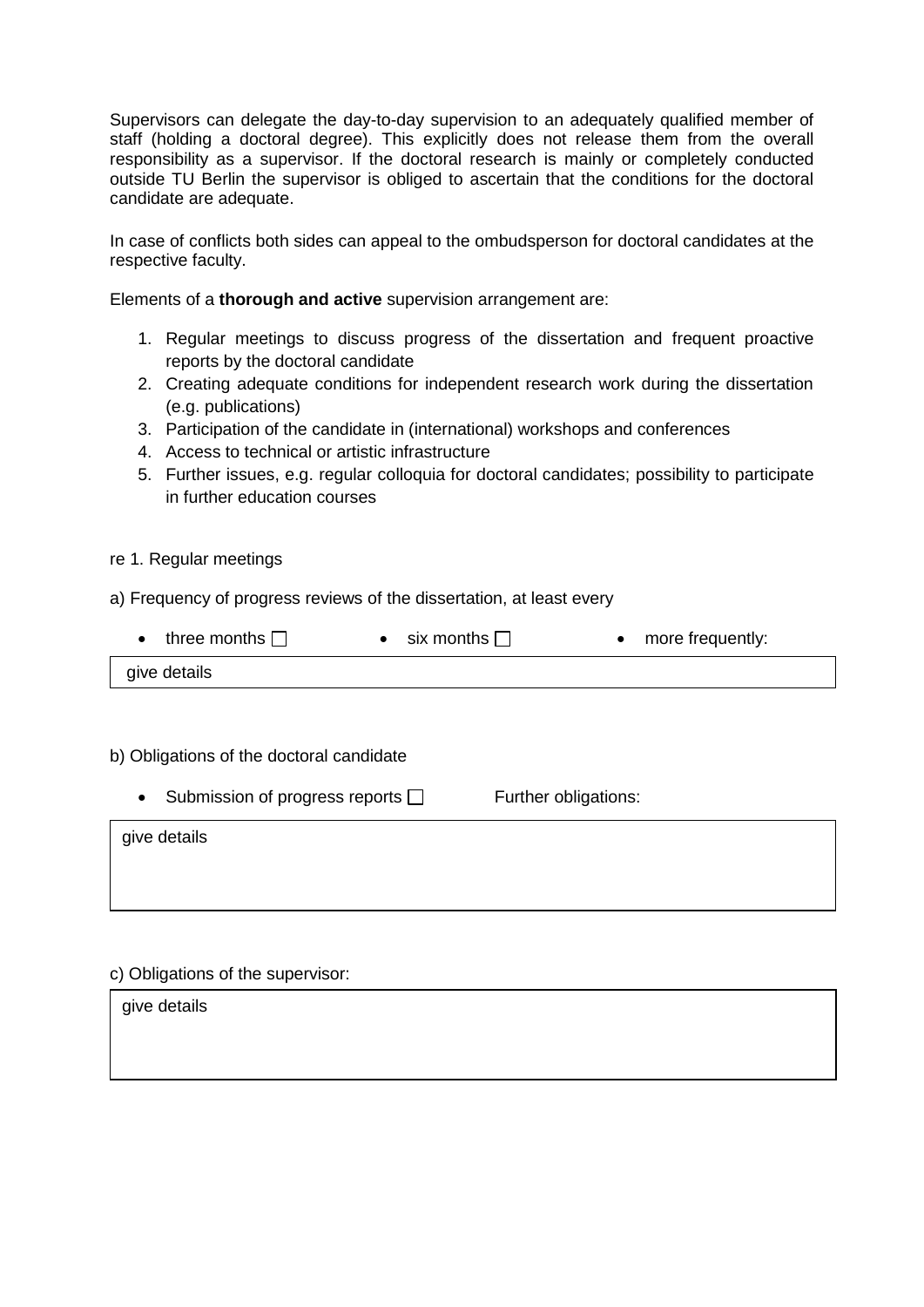It is recommended to complete and frequently update the appendix to this agreement.

\_\_\_\_\_\_\_\_\_\_\_\_\_\_\_\_\_\_\_\_\_\_\_\_\_\_\_\_\_\_\_\_\_\_\_\_\_\_\_\_\_\_\_\_\_\_\_\_\_\_\_\_\_\_\_\_\_\_\_\_ Date, signature of doctoral candidate

Date, signature of supervisor

\_\_\_\_\_\_\_\_\_\_\_\_\_\_\_\_\_\_\_\_\_\_\_\_\_\_\_\_\_\_\_\_\_\_\_\_\_\_\_\_\_\_\_\_\_\_\_\_\_\_\_\_\_\_\_\_\_\_\_\_ If applicable signature of further supervisors or mentors (required for doctoral programs)

\_\_\_\_\_\_\_\_\_\_\_\_\_\_\_\_\_\_\_\_\_\_\_\_\_\_\_\_\_\_\_\_\_\_\_\_\_\_\_\_\_\_\_\_\_\_\_\_\_\_\_\_\_\_\_\_\_\_\_\_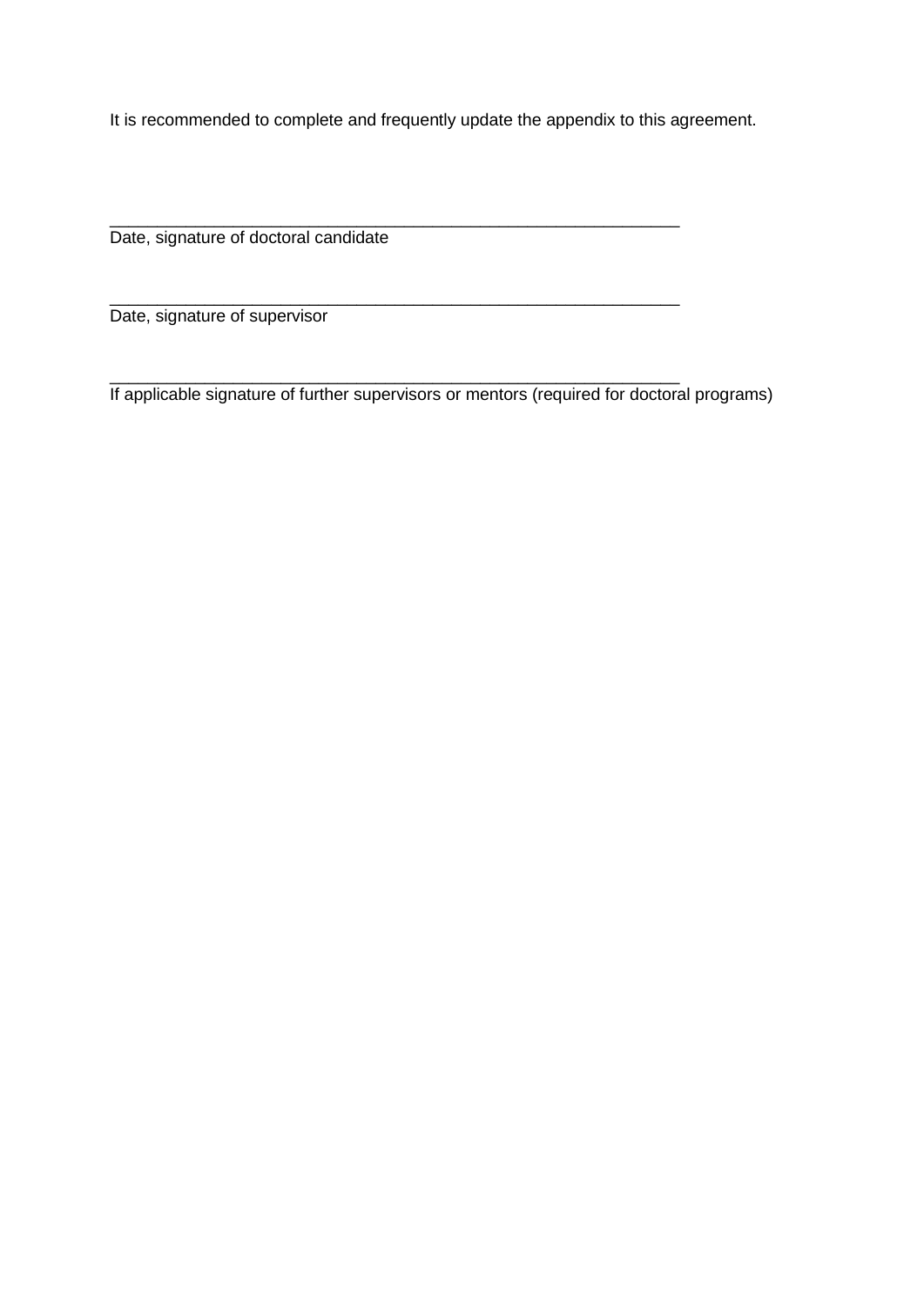

## **Appendix<sup>1</sup> regarding the Supervision Agreement with**

Name doctoral candidate

Dissertation subject (working title)

1. Further specification of the chosen dissertation topic:

2. Specific agreements to enable independent academic research (e.g. number of planned publications)

3. Specific agreements regarding participation in (international) workshops and conferences (e.g. intended/planned contributions; financial support etc.)

Please note:

Applications for travel support can be made to the German Academic Exchange Service DAAD: <https://www.daad.de/ausland/studieren/stipendium/de/70-stipendien-finden-und-bewerben/?detailid=808> In special cases and if other applications (e.g. DAAD) have been unsuccessful, candidates may apply for travel support at the TU-DOC Office [\(www.tudoc.tu-berlin.de/travel\)](http://www.tudoc.tu-berlin.de/travel).

 1 Issues mentioned in the appendix serve as guidelines for the continuous update of the supervision agreement and the specification of further aspects regarding the supervision and work relationship. It is recommended to complete the appendix during a meeting approx. six month (and not later than twelve months) after signing the supervision agreement. Changes in the appendix shall be documented.